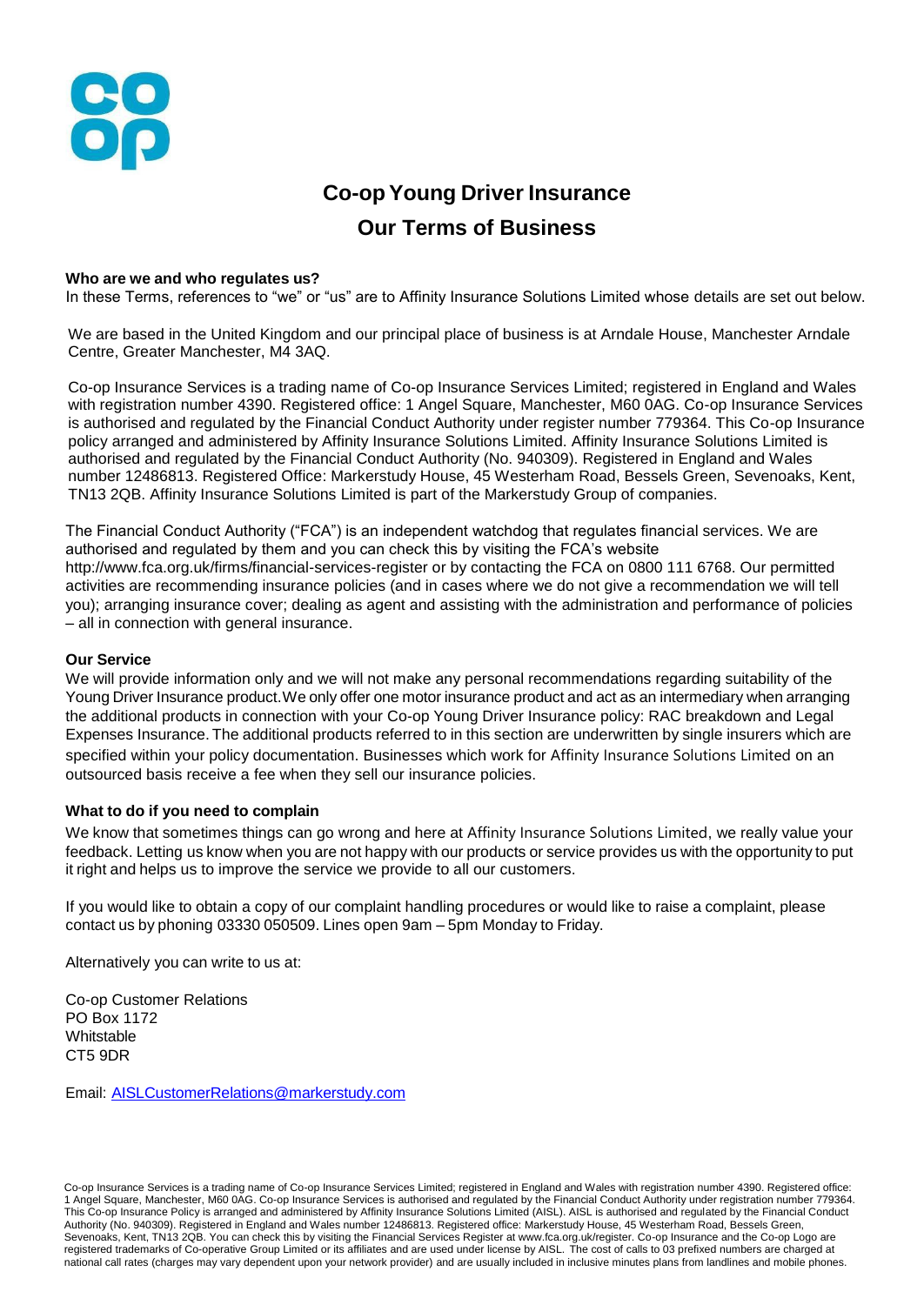

To help us resolve your complaint we'll need the following information: details of what you are concerned about, your name and address, your policy number and, where possible, a daytime telephone number. Please let us know if you need your response to be sent in an alternative format such as large print, audio or Braille.

# **What happens next?**

We will always do everything we possibly can to sort out the problem.We'll send you a written acknowledgement within five working days and keep you informed on our progress until your complaint has been resolved.

# **The Financial Ombudsman Service (FOS)**

Should you remain unhappy with our response to your complaint, or if eight weeks have passed since you first raised your complaint with us, you have the option to refer your complaint to the Financial Ombudsman Service. You'll need to contact them within six months of the date of our response.

To find out more about the Financial Ombudsman Service visit: [www.financial-ombudsman.org.uk](http://www.financial-ombudsman.org.uk/) Or contact them by writing to:

 Financial Ombudsman Service, Exchange Tower, London E14 9SR Telephone: 0800 023 4567 or 0300 123 9123 Email: [complaint.info@financial-ombudsman.org.uk](mailto:complaint.info@financial-ombudsman.org.uk)

Making a complaint will not affect your legal rights.

## **Financial Services Compensation Scheme (FSCS)**

We are covered by the FSCS which provides protection to customers of authorised financial services firms, where an authorised firm is unable, or likely to be unable, to pay claims against it. In general, this is when a firm becomes insolvent or has gone out of business

The FSCS can pay compensation of:

- (a) 100% of a claim, without any upper limit where the insurance is compulsory (e.g. third party motor insurance) or
- (b) 90% of a claim, without any upper limit, for other insurances

Further information about compensation scheme arrangements is available from:

Financial Services Compensation Scheme, P O Box 300, Mitcheldean, GL17 1DY Telephone: **0800 678 1100 or 020 7741 4100**

# **Misrepresentation, Fraud Prevention and Detection**

You must take reasonable care that all information you provide verbally or written during quotation/sale of insurance, renewal, mid-term adjustments or making a claim must be accurate and complete to the best of your knowledge. It is your responsibility to inform us of any changes or incorrect information found on your Statement of Insurance. Changes to your policy may affect the terms of your policy and your annual premium. Failure to notify us of any changes or provide accurate information could invalidate your policy or any claims made.When you tell us about an incident we will pass information relating to it to the Motor Insurance Database (MID) and the Claims and Underwriting Exchange (CUE). In order to prevent and detect fraud we may at any time:

- Share information with other organisations and public bodies including the Police.
- Check your details with fraud prevention agencies and databases such as MID and CUE
- If false/inaccurate information is provided and we suspect fraud we will record this.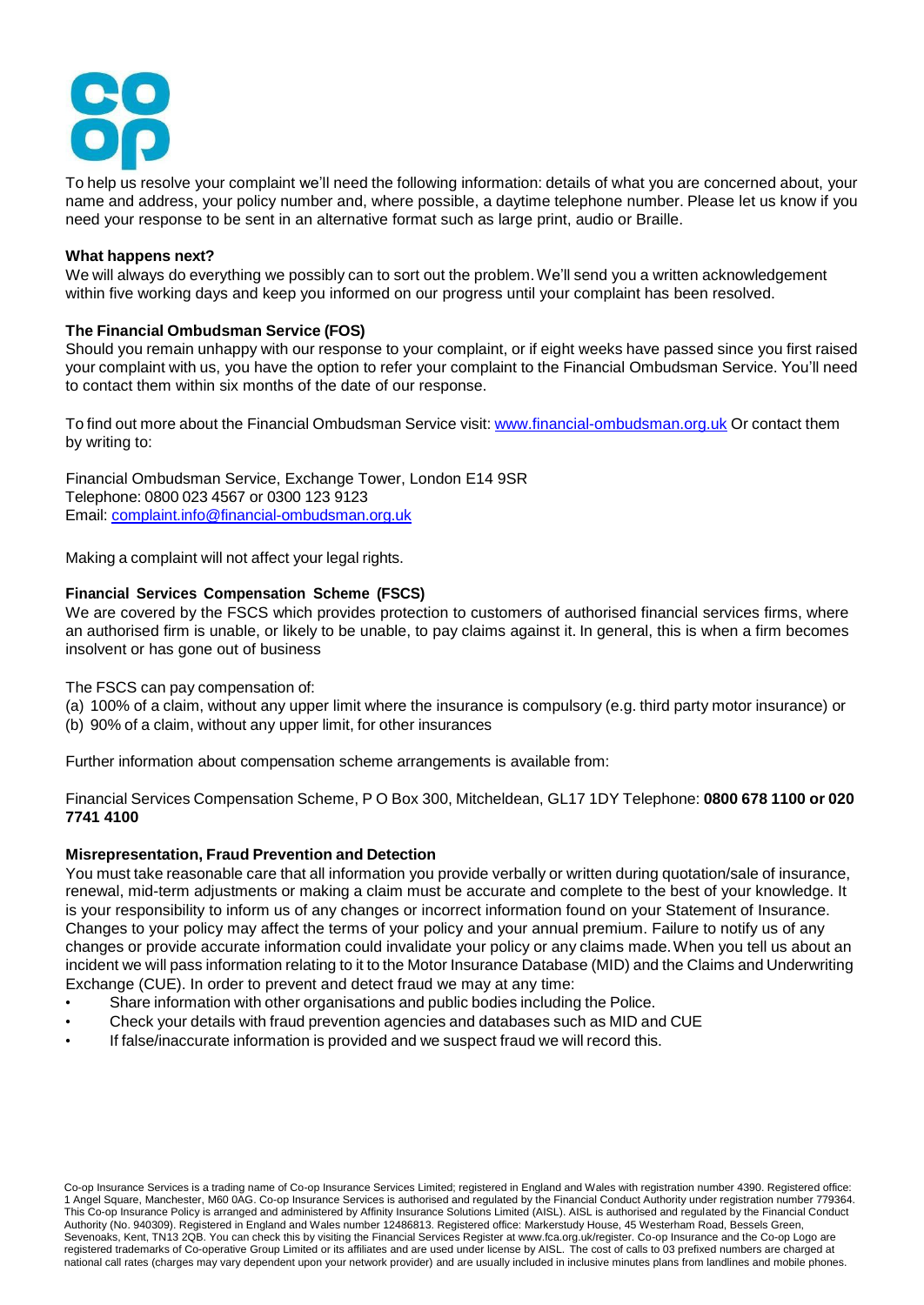

We and other organisations may also search these agencies and databases to:

- Help make decisions about the provision and administration of insurance, credit and related services for you and members of your household.
- Trace debtors and beneficiaries, recover debt, prevent fraud and to manage your accounts or insurance policies.
- Check your identity to prevent money laundering, unless you furnish us with other satisfactory proof of identity.
- Undertake credit searches and additional fraud searches.

## **Law applicable to this contract**

You and we are free to choose the law applicable to this contract, but in the absence of agreement to the contrary the law of the country in which you are resident at the time of the contract will apply. If you are not resident in the United Kingdom, the law which will apply will be the law of England and Wales.

## **How we will use your data:**

Please refer to the 'Co-op Car or Home Insurance - Privacy Notice' document which is available within your account, for details of how we use the data we collect during the period your policy is in force.

### **What Fees do we charge?**

We arrange the policy with the insurer on your behalf.We receive commission from the insurer which is a percentage of the total annual premium.

For any optional extras you choose to purchase, we receive a commission from the insurer which is a percentage of the total annual premium. In addition, where cover for legal expenses is purchased, the provider will pay us a fee for each policy sold. Where you have chosen to pay your insurance premium by instalments, we receive commission from the finance provider for introducing you to them and we will be pleased to provide this information upon request.

If you cancel your policy, the premium you have paid will be returned less a proportionate charge for the number of days for which cover has been provided and subject to the cancellation fees as indicated below.

|                                                                                                                                                                          | <b>Co-op Young</b><br><b>Driver</b> | <b>Notes</b>                                                                                                                                                             |
|--------------------------------------------------------------------------------------------------------------------------------------------------------------------------|-------------------------------------|--------------------------------------------------------------------------------------------------------------------------------------------------------------------------|
| <b>Arrangement Fee:</b><br>Covers the cost incurred by us in connection<br>with the initial setting up of a policy including the<br>provision of a telematics smart box) | £100.00                             | This fee is non-refundable after the<br>14-day cooling off period. Please refer to the<br>cancellation fees section for charges within the<br>14-day cooling off period. |
| Renewal Fee:<br>Covers the cost incurred by us in connection<br>with arranging the renewal of your policy)                                                               | £50.00                              | This fee is non-refundable after the<br>14-day cooling off period. Please refer to the<br>cancellation fees section for charges within the<br>14-day cooling off period. |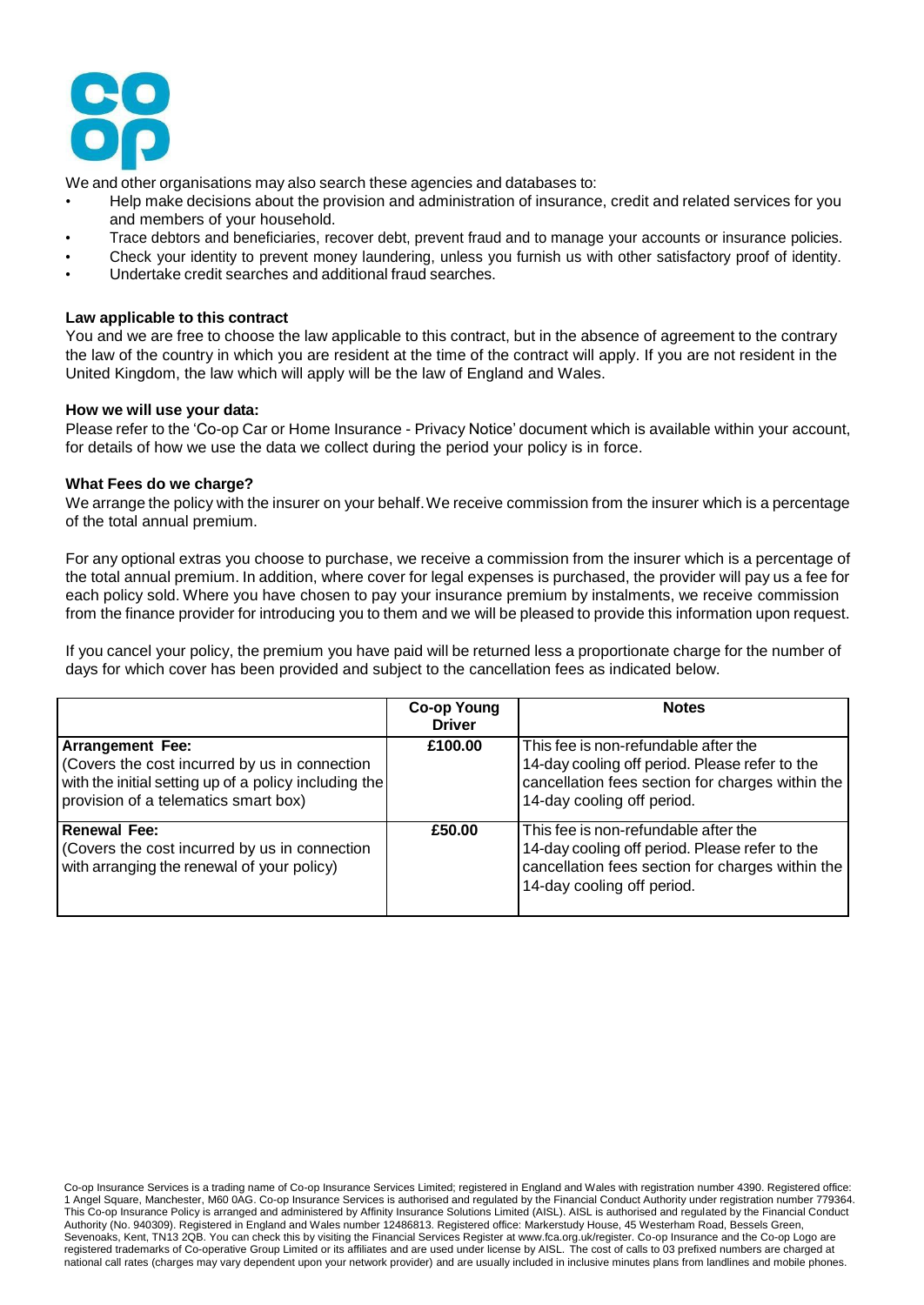

| <b>Change of Vehicle - Smartbox</b><br><b>Retained:</b><br>(Covers the cost incurred by us in connection<br>with arranging the change of vehicle on your<br>policy including a new cradle for the Smartbox<br>to be<br>re-installed within the new vehicle by yourself) | £50.00           | <b>Important: Please note the Smartbox</b><br>must be removed from your old vehicle in order<br>to re-install in the new vehicle once a new<br>cradle has been issued, if this can't happen<br>and a new box is required, please refer to our<br>change of vehicle - new Smartbox section for<br>costs.<br>This fee is in addition to any premium<br>adjustment generated when the change is<br>processed<br>This fee is non-refundable after the 14-day<br>cooling off period. Please refer to the<br>cancellation fees section for charges within the<br>14-day cooling off period. |
|-------------------------------------------------------------------------------------------------------------------------------------------------------------------------------------------------------------------------------------------------------------------------|------------------|---------------------------------------------------------------------------------------------------------------------------------------------------------------------------------------------------------------------------------------------------------------------------------------------------------------------------------------------------------------------------------------------------------------------------------------------------------------------------------------------------------------------------------------------------------------------------------------|
| <b>Change of Vehicle - New Smartbox:</b><br>(Covers the cost incurred by us in connection<br>with arranging the change of vehicle on your<br>policy including a new telematics smartbox and<br>cradle to be installed within the new vehcile by<br>yourself)            | £75.00           | This fee is in addition to any premium<br>adjustment generated when the change is<br>processed<br>This fee is non refundable after the 14-day<br>cooling off period. Please refer to the<br>cancellation fees section for charges within the<br>14-day cooling off period.                                                                                                                                                                                                                                                                                                            |
| <b>Mid Term Adjustments</b>                                                                                                                                                                                                                                             | £25.00           | Payable in addition to any premium<br>adjustment generated when the change is<br>processed                                                                                                                                                                                                                                                                                                                                                                                                                                                                                            |
| <b>Cancellation Fee (Within the 14- day</b><br>cooling off period)                                                                                                                                                                                                      | <b>See Notes</b> | Cancellation of your policy, customer<br>request or cancelled by us:<br>A refund of 50% will be applied to the below<br>fees, if the Smartbox is returned within 14 days<br>following cancellation.<br>- Arrangement Fee<br>- Renewal Fee<br>- Change of Vehicle - New Smartbox Fee                                                                                                                                                                                                                                                                                                   |
| <b>Cancellation Fee (After the 14-day</b><br>cooling off period)                                                                                                                                                                                                        | £50.00           | Cancellation of your policy, customer<br>request or cancelled by us:<br>A refund of 50% will be applied to this fee, if<br>the Smartbox is returned within 14 days<br>following cancellation.                                                                                                                                                                                                                                                                                                                                                                                         |
| Voidance                                                                                                                                                                                                                                                                | <b>See Notes</b> | If we declare your policy void on the<br>grounds of fraudulent activity, we will be<br>entitled to keep any premium you have paid                                                                                                                                                                                                                                                                                                                                                                                                                                                     |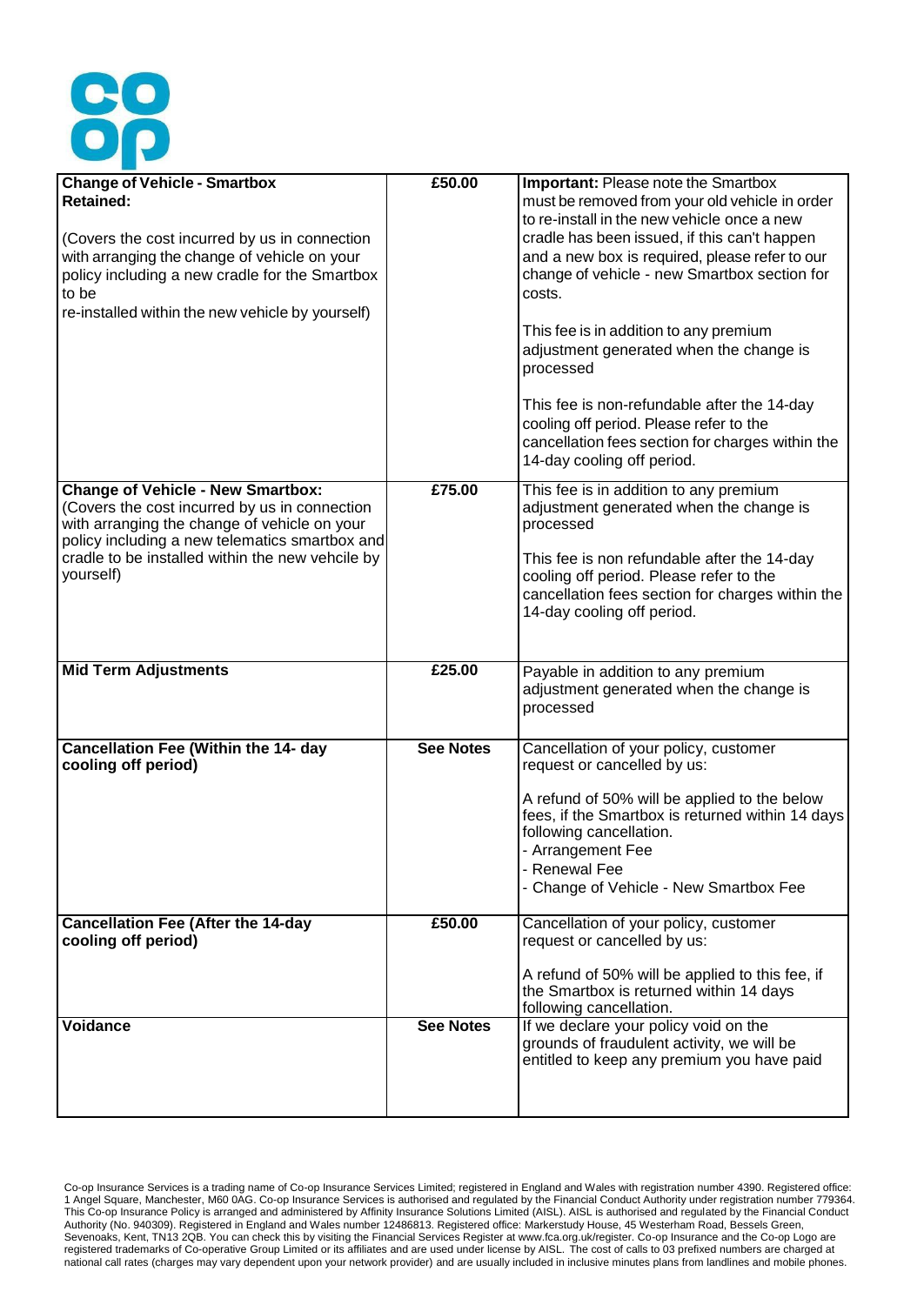

## **Your right to cancel**

When you have paid your premium you have the right to cancel your policy.

If you cancel your policy, the premium you have paid will be returned less a proportionate charge for the number of days for which cover has been provided and subject to the cancellation fees as indicated below.

If you wish to cancel your policy please contact us on **0333 009 6711.**

Lines open 8.00am - 8.00pm Monday-Friday, 08.00am - 17.00pm Saturday and 9am – 4pm Sunday. Calls may be monitored or recorded for security and training purposes.

Or write to: Customer Service Department, Coop Young Driver, PO Box 1172, Whitstable, CT5 9DS

## **Optional Extras**

Please refer to the separate Product Information Documents available within your account.

We act as an intermediary who arranges the following additional products in connection with your Co-op Young Driver Insurance policy: RAC breakdown cover and Legal Expenses Insurance. These are underwritten by the single insurers as specified within your policy documentation.

## **How to make a claim**

Should you need to make a claim, please telephone Co-op Young Driver Insurance claims line on **0345 999 8888.**

## **Payments - Monthly instalments**

If you choose to pay by Direct Debit, your monthly instalment plan will be financed by Close Brothers Premium Finance. Close Brothers Premium Finance will send you a welcome pack which will include a credit agreement. In assessing your application Close Brothers Premium Finance will search the public information a credit reference agency holds about you. The credit reference agency will add details of the search to their records whether or not the application for credit proceeds. This and other information may be used to make credit decisions about you and to undertake checks for the prevention and detection of money laundering.

### **Continuous Payment:**

Where premiums become due under the terms of your policy or our terms of business, we reserve the right to automatically collect renewal premiums, add additional payments or make refunds to your direct debit agreement/ debit or credit card details we hold on file. Your card details will be held securely in accordance with the Payment Card Industry Data Security Standards. You will be notified in writing 14 days prior to any request for additional payment or refund. If you have used another person's payment card, it is your responsibility to make them aware that we will automatically take any additional payment, or make refunds to this card.

Should you not agree with the continuous payment authority or your credit/debit card details to be stored your insurance may be cancelled with the relevant cancellation fee to be charged.

### **What will happen at your next renewal?**

Your policy has been set up to automatically renew. If nothing changes, we will continue to take payments and cover will continue for another year. We'll send your renewal pack in advance of renewal so you'll know how much your payments will be.You have the right to cancel the automatic renewal element of the policy at any time by contacting us by phone or email and we will update the policy record accordingly. If you opt out of automatic renewals this means you will need to contact us each year to renew your policy.

# **The Smartbox device**

We use it to work out your safe driving score. Your score will be reviewed towards the end of your policy year and is one of many factors which may increase or decrease your premium at renewal.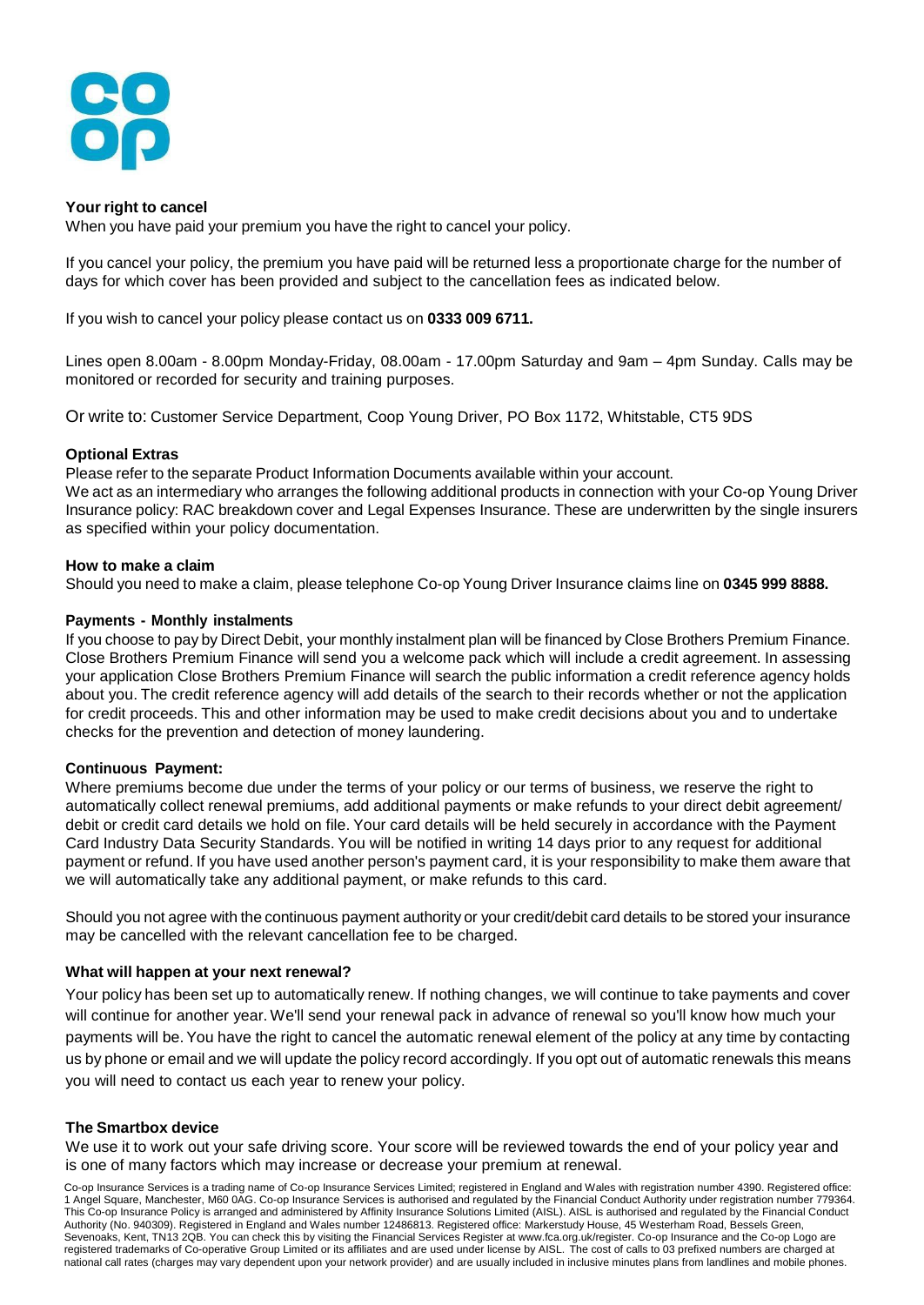

The Smartbox tracks a number of aspects of driving style as detailed at the 'Telematics Device data' section of your policy. We will use the following four key indicators to assess driver performance:

- Speed
- Time of day the vehicle is driven
- Eco Driving which includes cornering, braking and acceleration
- Duration spent on journeys

The Smartbox will also track your declared mileage and should you exceed this mileage a top up will be required or your policy will be cancelled.

The Smartbox including the installation steps must be completed within 14 days of the start of your policy (or within 14 days of any subsequent change of vehicle being recorded under your policy). **We may not continue with the insurance if the Smartbox and installation steps are not completed within these timescales.**

### **Smartbox Installation**

Once you have fitted the self-installed Smartbox, a photograph will need to be uploaded to your Smartphone App. This is to make sure the Smartbox has been installed correctly to prevent issues in recording the driving data.

### **Safer Driving Score:**

Data collected from the Telematics Device is assessed and an aggregate score is allocated (this score is then reflected in the relevant groups on your Smartphone App). This score is reviewed towards the end of your policy year:

- If your average score has improved, then this could help towards reducing your renewal premium.
- If your average score has deteriorated, then this might lead to an increase in your renewal premium.

Please note that even if your average score improves, other factors might still lead to an increase in your renewal premium. Your overall score can be viewed on your Smartphone App.

### **Policy cancellation due to speeding:**

Premiums are calculated on the basis that **the insured vehicle is driven within the speed limit for the road.**

If your vehicle is consistently driven above the speed limit for the road on which it is driven, we may decide that your policy is not the correct policy for you. If this is the case, we will issue you with a notice of cancellation. **Before we issue you with a cancellation notice, we will send you at least 3 alerts.**

Where the speed limits are exceeded **by the significant margins detailed below,** we will issue you with a notice of cancellation. **Before we issue you with a cancellation notice, we will send you at least 1 alert.**

| Speed limit for the road | Vehicle driven at speeds of or exceeding |
|--------------------------|------------------------------------------|
| 15 mph                   | 30 mph                                   |
| 20 mph                   | 40 mph                                   |
| 30 mph                   | 50 mph                                   |
| 40 mph                   | 60 mph                                   |
| 50 mph                   | 70 mph                                   |
| 60 mph                   | 85 mph                                   |
| 70 mph                   | 100 mph                                  |